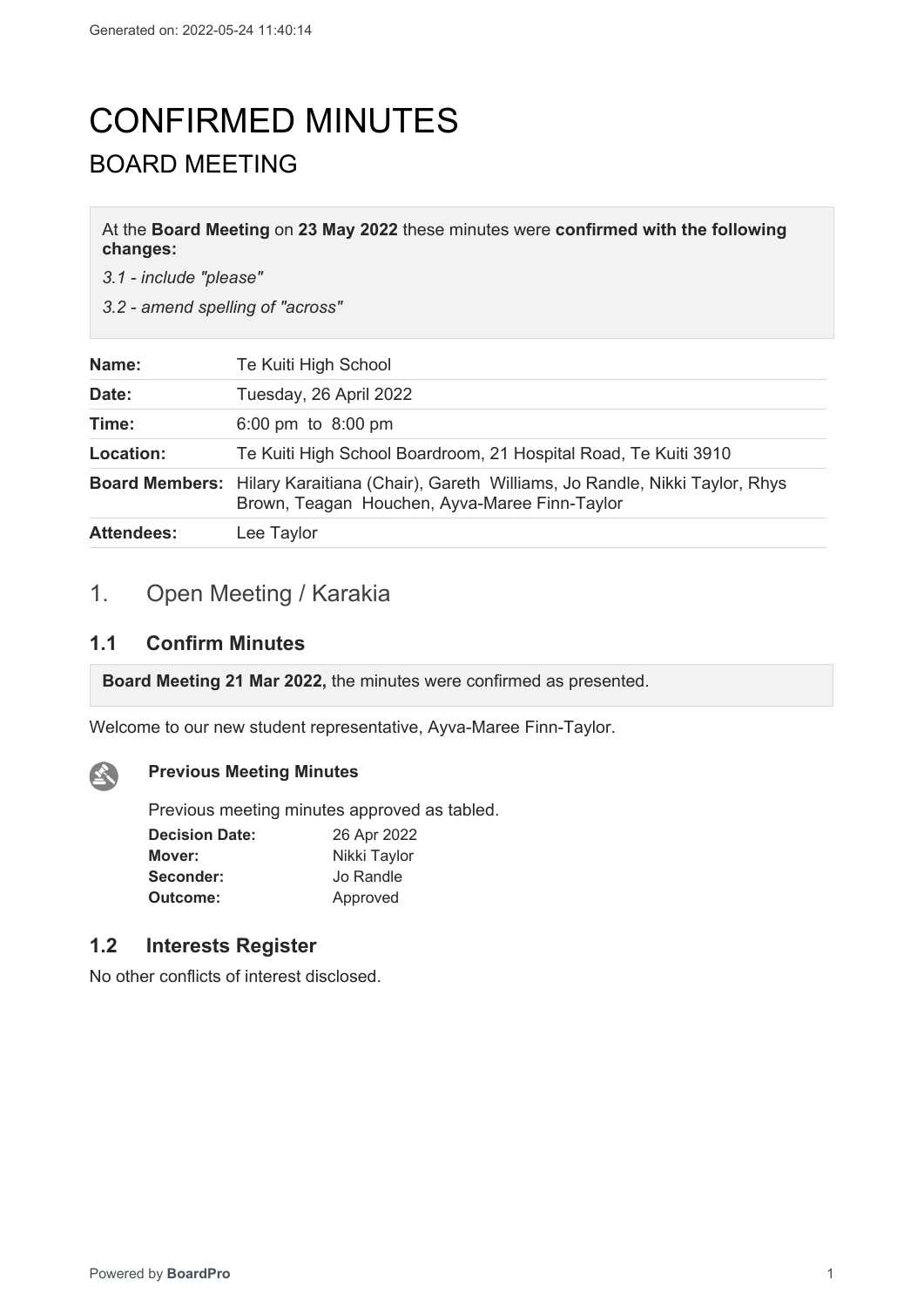# 2. Major Decisions and Discussions

### **2.1 Delegations 2022**

### **Delegations**

*Delegations & Authorities.* The following updates were recorded

- Revoke the delegations of T Foy, R Price and K Joyes
- Resolution to establish the delegations of the Deputy Principal's, P Skelton and S Stewart as signatory to bank accounts and online payment authorisers as directed by the Principal.

*H Karaitiana / Jo Randle - carried*

| <b>Decision Date:</b> | 26 Apr 2022       |
|-----------------------|-------------------|
| Mover:                | Hilary Karaitiana |
| Seconder:             | Jo Randle         |
| Outcome:              | Approved          |

# **2.2 Authority for destruction annual records**



**SET** 

### **Authority for destruction annual records**

The School Business Manager seeks BOT approval to confidentially dispose of the following 2013 & 2014 records as per MOE guidelines:

- i. Payroll reports
- ii. Batch headers
- iii. invoices
- iv. receipts
- v. monthly financial reports
- vi. order books
- vii. general & BOT correspondence
- viii. staff meeting notes
- ix. canteen routine financial transactions
- x. canteen payroll matters
- xi. ORS & ACE documents
- xii. Gateway & STAR documentation
- xiii. student data
- xiv. roll audits
- xv. attendance registers
- xvi. departed staff files
- xvii. expired Memorandums of Understanding

#### *J Randle / R Brown carried*

| <b>Decision Date:</b> | 26 Apr 2022       |
|-----------------------|-------------------|
| Mover:                | Jo Randle         |
| Seconder:             | <b>Rhys Brown</b> |
| Outcome:              | Approved          |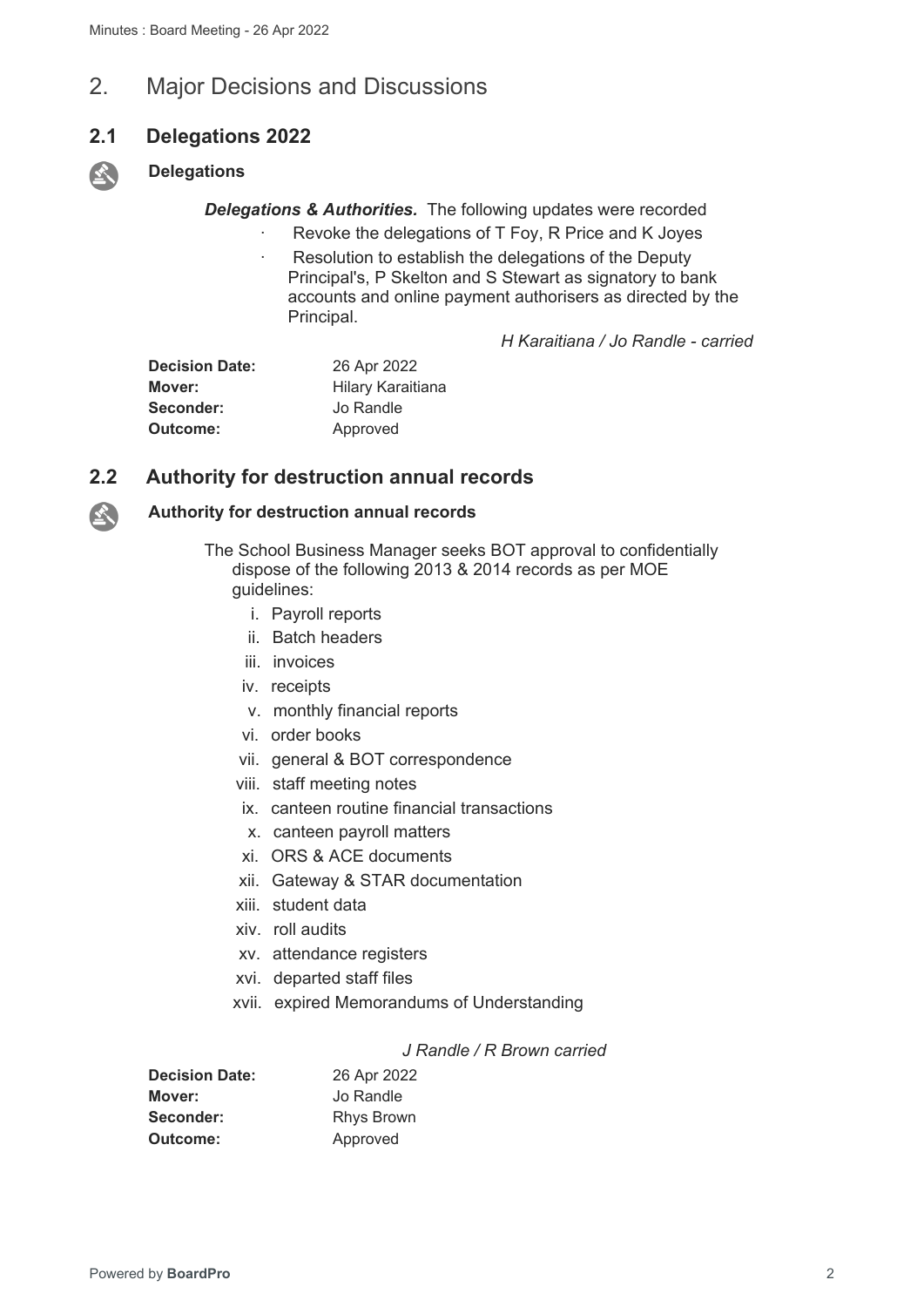# 3. Board Annual Work Plan

# **3.1 2022 Policy Review - SchoolDocs**

Term Two reviews are all around Health & Safety. We have all of Term Two to carry this out. Can we plese make sure that we each take a look at the policies.



### **Policy Feedback**

L Taylor to check where the review is going to. The feedback should go to the Principal's email.

| <b>Due Date:</b> | 20 May 2022 |
|------------------|-------------|
| <b>Owner:</b>    | Lee Taylor  |



### **Policy - Term One Actions for Follow-up**

G Williams to look at points 2 to 5 on Term One actions e.g. police vetting for all support staff is sighted and the Board is notified each term.

| Due Date: | 22 May 2022 |                 |
|-----------|-------------|-----------------|
| Owner:    |             | Gareth Williams |

# **3.2 HOD Reports**

English Report - by P Knight (Acting HOD English)

The Principal asked the HOD to:

- Find three positives and three areas that require development.
- They have reviewed NCEA data and the junior data (taken from standardised testing completed at the start of the year).

Three positives:

- Year 11 level One English endorsements 10 mertis & 1 excellence (up from 2020)
- 9/16 students achieving UE English without needing to sit the exam and 10/16 achieving UE English overall
- 6/10 UE English were of Maori decent

Work-ons:

- Maintaining the endorsements status keep the level of endorsements as 2021
- Providing a programme that is flexible for individual students looking at the option choices and programmes offered to senior students. An individualised approach rather than "one size fits all"
- Having consistent teachers in front of students (avoid too much change)
- $\bullet$  IEPs individual approach
- Year 13 given choices that fit the goals they're aiming for relates back to the individual approach also

Board Feedback:

- Is there a consistent team of teachers? Not quite however we now have K Joyes back so we have two strong teachers in English.
- How long is P Knight Acting HOD? Are we looking at appointing a permanent HOD for English? We have recently appointed P Knight as permanent HOD English to start at the beginning of Term Two. This will help provide consistency to the English Department.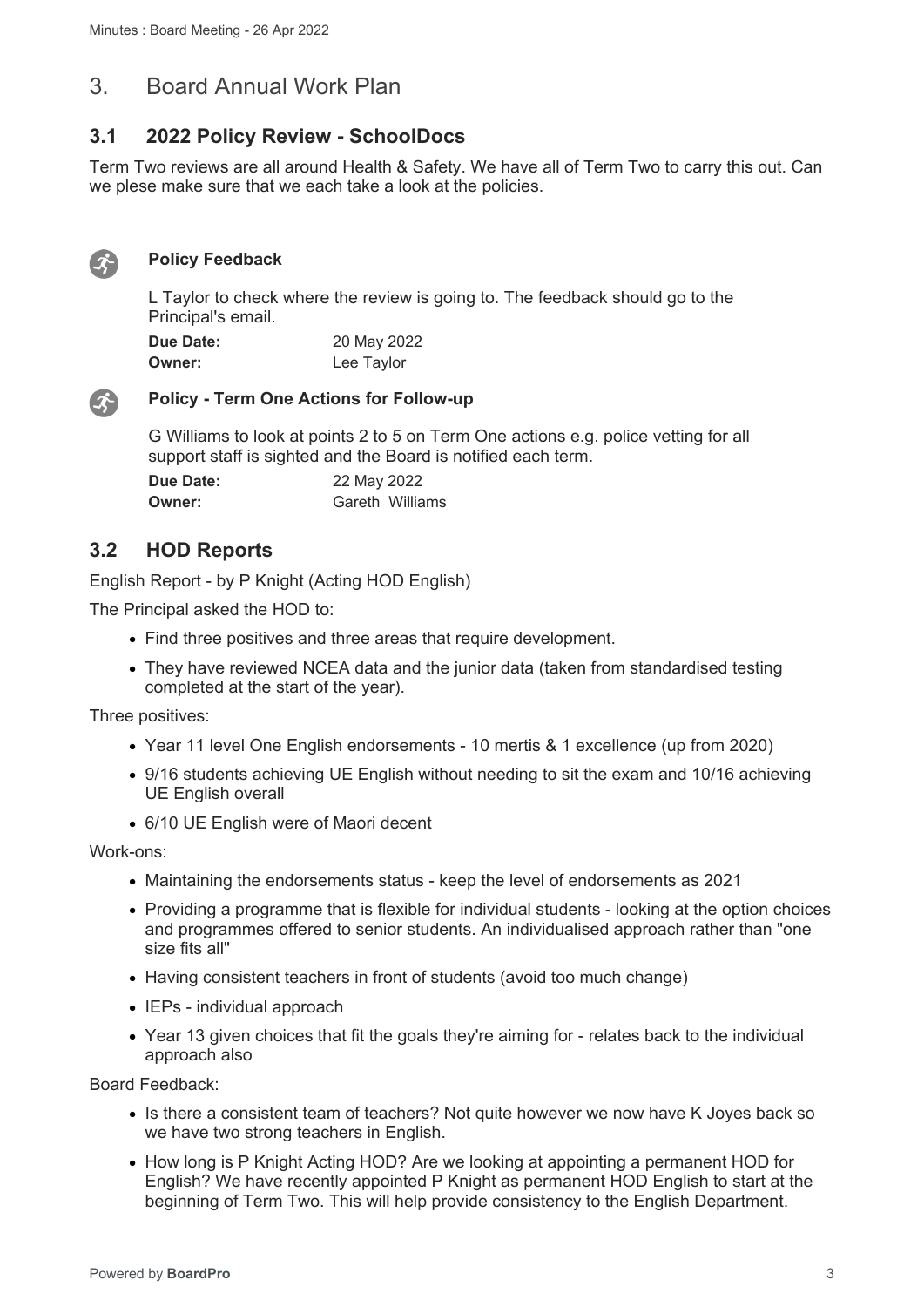- Concerns about the students who are not achieving and what's the size of that problem and what do we need to do for them? We're wanting to close the gap between the achievers and non-achievers. We don't know how many students aren't achieving, there's nothing in the summary. I would like to know how on-track are we? and, what are we doing for the students who aren't achieving in English.
- We haven't seen the data but you (Principal) would have seen it and we don't need to because they're providing their own summary. Is that how it works? Yes - the data is defintely something we need to work on across the board in terms of how we use data and what we're looking for. It's a start but something we want to do better at.
- There are some really good stuff going on there like the endorsement step up is good. Different cohort of kids definitely contributes to it. Is there a box in there we could add, something to the effect of are there any barriers hindering achievement and how can we (as a Board) support you?
- We need to know the size of the problem. Asked specifically about the tail and what's being done for that group. Are you getting the right data and are you asking the right questions. We need to get this right particularly for the kids who aren't achieving.

# 4. Actions from Previous Meetings

# **4.1 Action List**

| Due Date    | <b>Action Title</b>                                                           | Owner             |
|-------------|-------------------------------------------------------------------------------|-------------------|
| 26 Oct 2021 | NZ Uniforms<br><b>Status: In Progress</b>                                     | Paula Skelton     |
| 17 Dec 2021 | Curtain/Blinds<br><b>Status: Completed on 4 Apr 2022</b>                      | Hilary Karaitiana |
| 31 Dec 2021 | <b>Classroom Furniture Quotes</b><br><b>Status: Completed on 16 May 2022</b>  | Gareth Williams   |
| 21 Mar 2022 | Annual Plan<br><b>Status: Completed on 4 Apr 2022</b>                         | Gareth Williams   |
| 22 Mar 2022 | ERO documents share with the Board<br><b>Status: Completed on 22 Mar 2022</b> | Gareth Williams   |
| 25 Mar 2022 | Board work plan 2022<br>Status: Completed on 24 Mar 2022                      | Lee Taylor        |
| 12 Apr 2022 | <b>Staff Files</b><br><b>Status: In Progress</b>                              | Gareth Williams   |

# 5. Management Reports

# **5.1 Principal's Report**

### Principal's Report:

- Within Schools Kahui Ako Teachers (B Kearins & M McNulty) Literacy & Literacy Results within the school Analysis
	- o What level should Year 9 students be? They should be at level 4 before they come to high school. By Year 10 they should be between level 4-6 of the curriculum. Accelerated progress is if they started at level 4 and by the end of the year they were at level 5. We're looking at improving progress. What things teachers do that add value to their progress etc. Drilling down into it. There is a positive shift which is a good start. We just need to break it down so we're more consistent in seeing those shifts.
	- $\circ$  Two areas that were identified were sentence structures and punctuation working with all departments to have a uniform approach.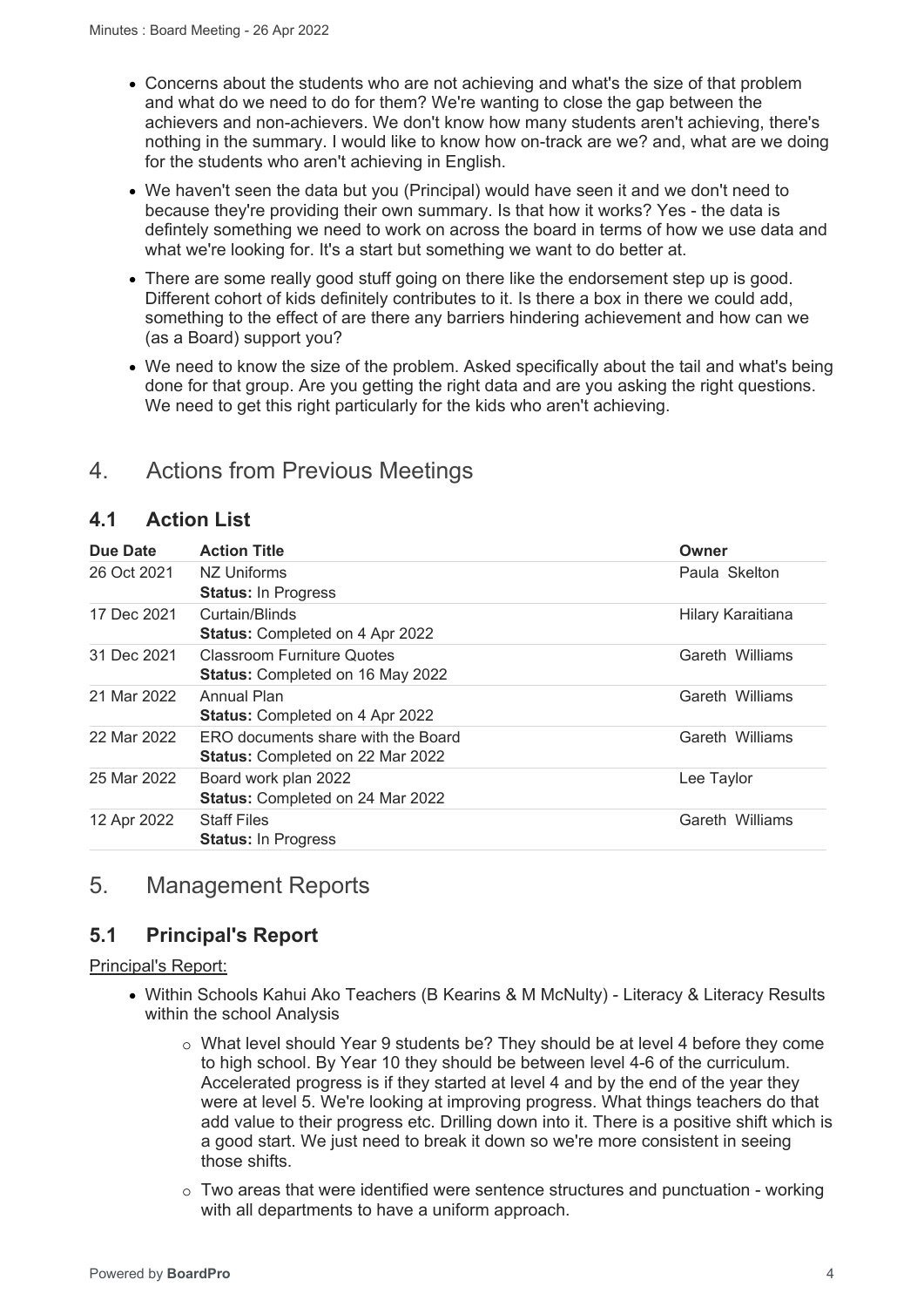- Reporting knowing where studetns are at, and knowing what the next steps are to get to the next level. Students being aware and also parents being aware of where students are at what the next steps are to the next level are. All departments have looked at creating curriculum progressions. There are two parts to it. Progression through curriculum levels. (Link in the report to those descriptors).
	- $\circ$  No comments yet because we don't have a handle yet due to students being in and out of school due to covid. By the end of this term all departments will have their progressions. It has been quite work heavy to put these together. Now that we have them, it will be easier going forward.
	- $\circ$  Senior reports didn't want any surprises and wanted parents to be aware of where their students are at. The level they are working at and where they need to be.
	- $\circ$  Increase the amount of reports throughout the year so there are no surprises at the end of the year.
	- o It's a great start, but how are we going to make sure that that is how it is going out to parents? It can still be a surprise, especially when it's in report form. How are we going to follow that up and strengthen communication with parents? Looking at academic coaching every Wednesday morning with senior students. We are not there yet but it's something we are improving. We'll keep coming back to it. Parent's like to know that stuff so let's communicate it in any way possible.
- Strategic Goal Two hit by covid again in Term One, it would be really nice to have the whole school at school all at once so that we can start to build on developing a culture and celebrating all sorts of things.
- Policy reviews health & safety
- Staffing still looking for a PE & Health Teacher.
- Deputy Principal has been appointed and the powhiri is on Tuesday 3rd May 2022 at 10:30am. It will be great to have a full senior leadership team.
- Professional Development recap & rationale
- On-going monitoring of the professional growth cycle
- Staff job description review
- Staffing allocation units & allowances update
- Kahui Ako One Across Schools Teacher & Two Within Schools Teachers. Job Descriptions supplied by Kahui Ako
- Devices for all students we have Covid Relief Funding for Digital Technology
- Property -
	- $\circ$  New gymnasium fencing expanded to enclose the area where the wastewater tank has been inserted. Material delays on the roofing.
	- $\circ$  Music room scaffolding erected however there are delays on their roofing materials. Hope to be finished by June.
	- o A Block like for like in replacing the roof. No start date yet.
- EOTC
	- o Year 9 did not go ahead
	- o Hillary Outdoor Camp still ongoing awaiting funding and staff to support. Funding application to be made under the Te Kuiti High School Charitable Trust. Have they made an application yet? The Principal will follow up.
	- o Netball South Island Trip
- Five Stand-downs in Term One (Further detail in the Principal's Report)
- School days 378 half days in 2022 (Teacher Only Days taken into account).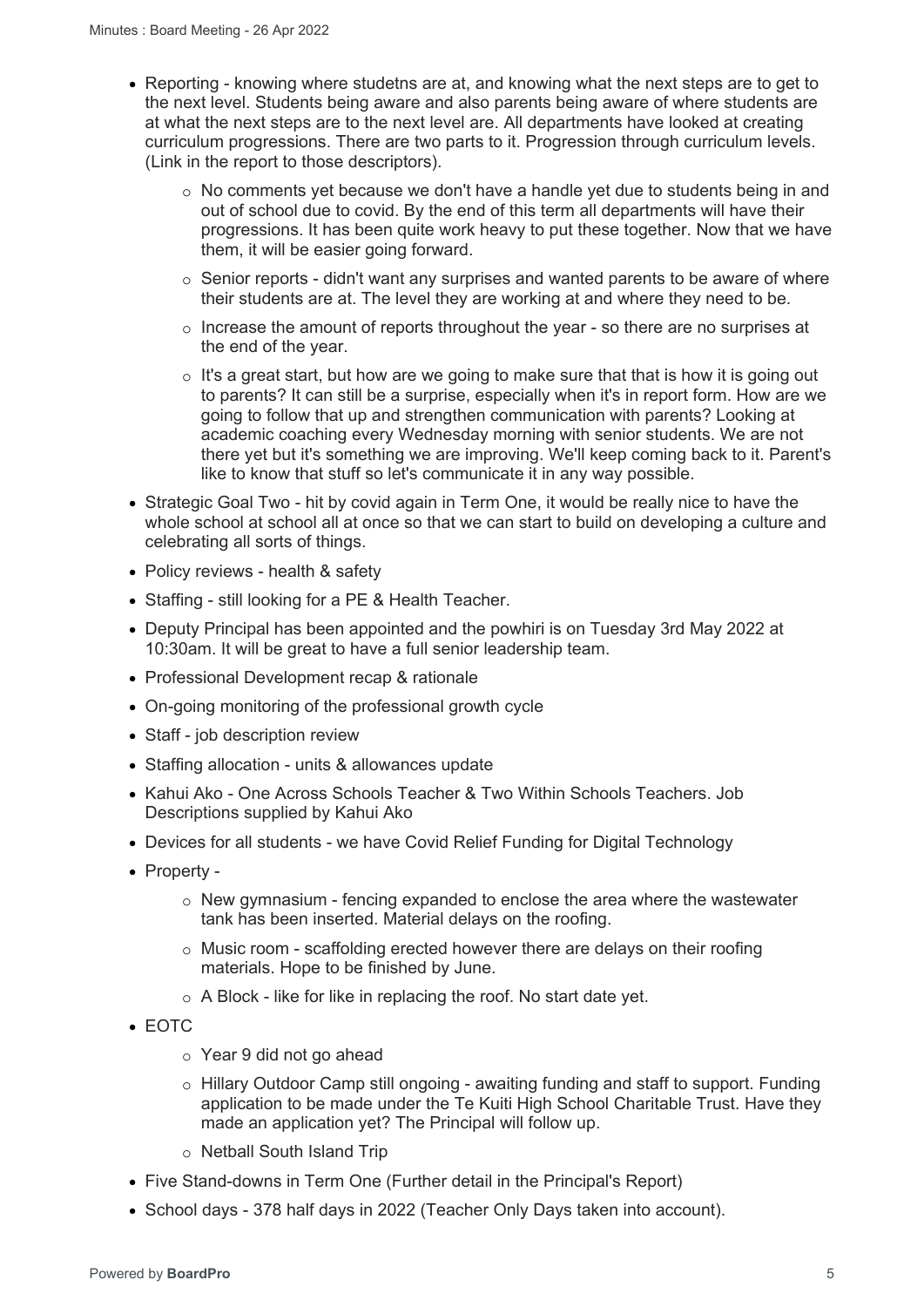• School Roll - dropped by two by then end of Term One (Statistics by year levels in the Principal's Report)



### **Hillary Outdoors Funding Application**

Has P Skelton made an application for funding under the Te Kuiti High School Charitable Trust? G Williams will follow up.

**Due Date:** 23 May 2022 **Owner: Gareth Williams** 

### **5.2 Finance Report**

# 公

### **Creditor Payment Batches approved as tabled**

#### *Resolution:*

- Creditor Batch 18-MAR-2022 of \$37,739.86
- Creditor Batch 01-APR-2022 of \$5,055.17
- Creditor Batch 15-APR-2022 of \$1,356.51
- Creditor Batch 20-APR-2022 of \$32,522.82

| <b>Decision Date:</b> | 26 Apr 2022     |
|-----------------------|-----------------|
| Mover:                | Jo Randle       |
| Seconder:             | Gareth Williams |
| Outcome:              | Approved        |



### **Finance Report & Credit Card Statements**

- 1. To follow up with Dan Hill from The School Office as to check that the final figure for Uniform Expenses is correctly reported.
- 2. To find out who the Bernard Group is and what this expense is related to?

| Due Date: | 23 May 2022 |                 |
|-----------|-------------|-----------------|
| Owner:    |             | Gareth Williams |



#### **Monthly Credit Card Statement Approval**

The Board have asked that J Randle sign the credit card statements each month to show that they have been checked and approved.

| Due Date: | 23 May 2022 |
|-----------|-------------|
| Owner:    | Jo Randle   |

### **5.3 Health & Safety Report**

6. General Business

### **6.1 From the Board Chairperson**

- 1. ERO waiting for the report to come out. Verbal report to the Principal & DP. Can she join the next Board meeting to give feedback. Does that sound good to everyone.
- 2. 2020 Financial Audit From that audit they took us to the Auditor General around the Game On Trust and found nothing. They auditor is charging us more money for the time involved.